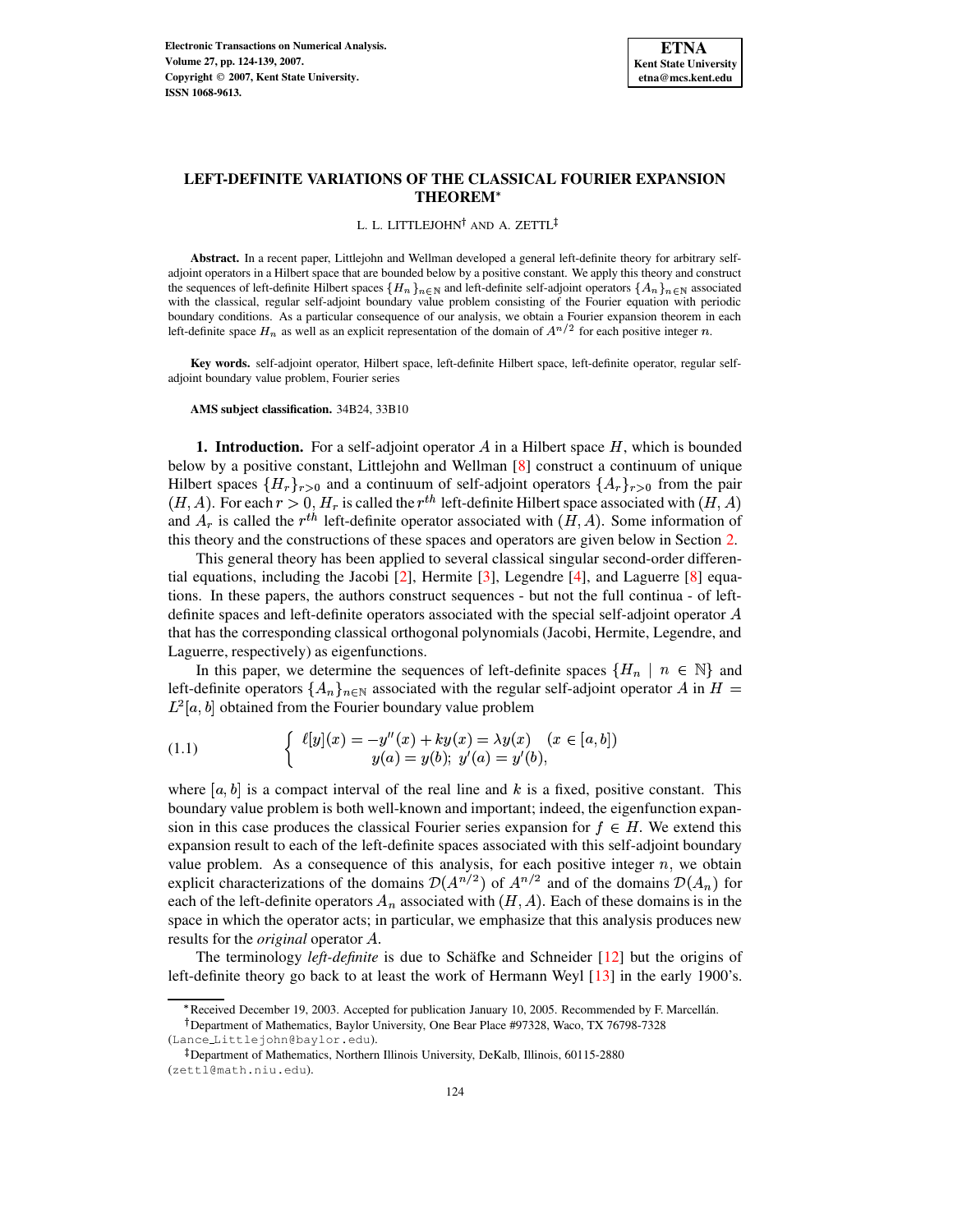The interest in left-definite theory originated, at least in part, in the study of classical Sturm-Liouville equations with a weight function that changes sign. The associated operator of such a problem, *when studied in the usual*  $L^2$  spaces, is not bounded below. There is a vast literature for such problems; see Kong, Wu, and Zettl [\[9\]](#page-15-3) for some recent work and further references.

The contents of this paper are as follows. In Section [2,](#page-1-0) we review the left-definite theory developed by Littlejohn and Wellman. Section  $3$  deals with the self-adjoint operator  $A$ generated from  $(1.1)$  and its properties, including information about its spectrum, its eigenfunctions and the fact that A is bounded below in  $L^2[a, b]$  by kI, where k is the constant appearing in the differential expression in  $(1,1)$ . The left-definite analysis of  $A$  - specifically, the construction of the sequence of left-definite spaces  $\{H_n\}_{n\in\mathbb{N}}$  and left-definite operators  $\{A_n\}_{n\in\mathbb{N}}$  - is developed in Section [4.](#page-5-0) In addition, we develop a Fourier expansion theorem in each left-definite space  $H_n$  in Section [4.](#page-5-0) Lastly, in Section [5,](#page-13-0) some special cases of these left-definite spaces and left-definite operators are discussed. Indeed, we determine the explicit domains of the powers  $A^{n/2}$  and the domains of each of the left-definite operators  $A_n$ for each  $n \in \mathbb{N}$ 

Throughout this paper,  $\mathbb R$  and  $\mathbb C$  denotes, respectively, the fields of real and complex numbers. The natural numbers  $\{1, 2, \ldots\}$  are denoted by N and the non-negative integers by  $\mathbb{N}_0$ . For a compact interval I, the terminology  $AC(I)$  denotes the space of all complex valued functions  $f: I \to \mathbb{C}$  that are absolutely continuous on I. If A is a linear operator,  $\mathcal{D}(A)$ denotes its domain. Lastly, a word is in order regarding displayed, bracketed information. For example,

f has property  $P$   $(x \in I)$ ,

and zero and zero and zero and zero and zero and zero and zero and zero and zero and zero and zero and zero and

$$
g_m
$$
 has property  $Q$   $(m \in \mathbb{N}_0)$ 

mean, respectively, that f has property P for all  $x \in I$  and  $g_m$  has property Q for all  $m \in \mathbb{N}_0$ .

<span id="page-1-0"></span>**2. A** Review of Left-Definite Theory. Let  $V$  denote a vector space (over the complex field  $\mathbb{C}$ ) and suppose that  $( \cdot, \cdot)$  is an inner product with norm  $\| \cdot \|$  generated from  $( \cdot, \cdot)$  such that  $H = (V, (\cdot, \cdot))$  is a Hilbert space. Suppose  $V_r$  (the subscripts will be made clear shortly) is a linear manifold (vector subspace) of the vector space V and let  $(\cdot, \cdot)_r$  and  $\| \cdot \|_r$  denote an inner product and its associated norm, respectively, over  $V_r$  (quite possibly different from  $( \cdot, \cdot)$  and  $\| \cdot \|$ ). We denote the resulting inner product space by  $H_r = (V_r, (\cdot, \cdot)_r)$ .

Throughout this section, we assume that  $A: \mathcal{D}(A) \subset H \to H$  is a self-adjoint operator that is bounded below by  $kI$  for some  $k > 0$ ; that is,

$$
(Ax, x) \ge k(x, x) \quad (x \in \mathcal{D}(A)).
$$

It follows that  $A^r$ , for each  $r > 0$ , is a self-adjoint operator that is bounded below in H by  $k^rI$ .

We now define an  $r^{th}$  left-definite space associated with  $(H, A)$ .

<span id="page-1-1"></span>DEFINITION 2.1. Let  $r > 0$  and suppose  $V_r$  is a linear manifold of the Hilbert space H  $F = (H, (\cdot, \cdot))$  and  $(\cdot, \cdot)_r$  is an inner product on  $V_r$ . Let  $H_r = (V_r, (\cdot, \cdot)_r)$ . We say that  $H_r$  is *an*  $r^{th}$  *left-definite* space associated with the pair  $(H, A)$  if each of the following conditions *hold:*

*(i)*  $H_r$  *is a Hilbert space,* 

*(ii)*  $\mathcal{D}(A^r)$  *is a linear manifold of*  $V_r$ ,

*(iii)*  $\mathcal{D}(A^r)$  *is dense in*  $H_r$ ,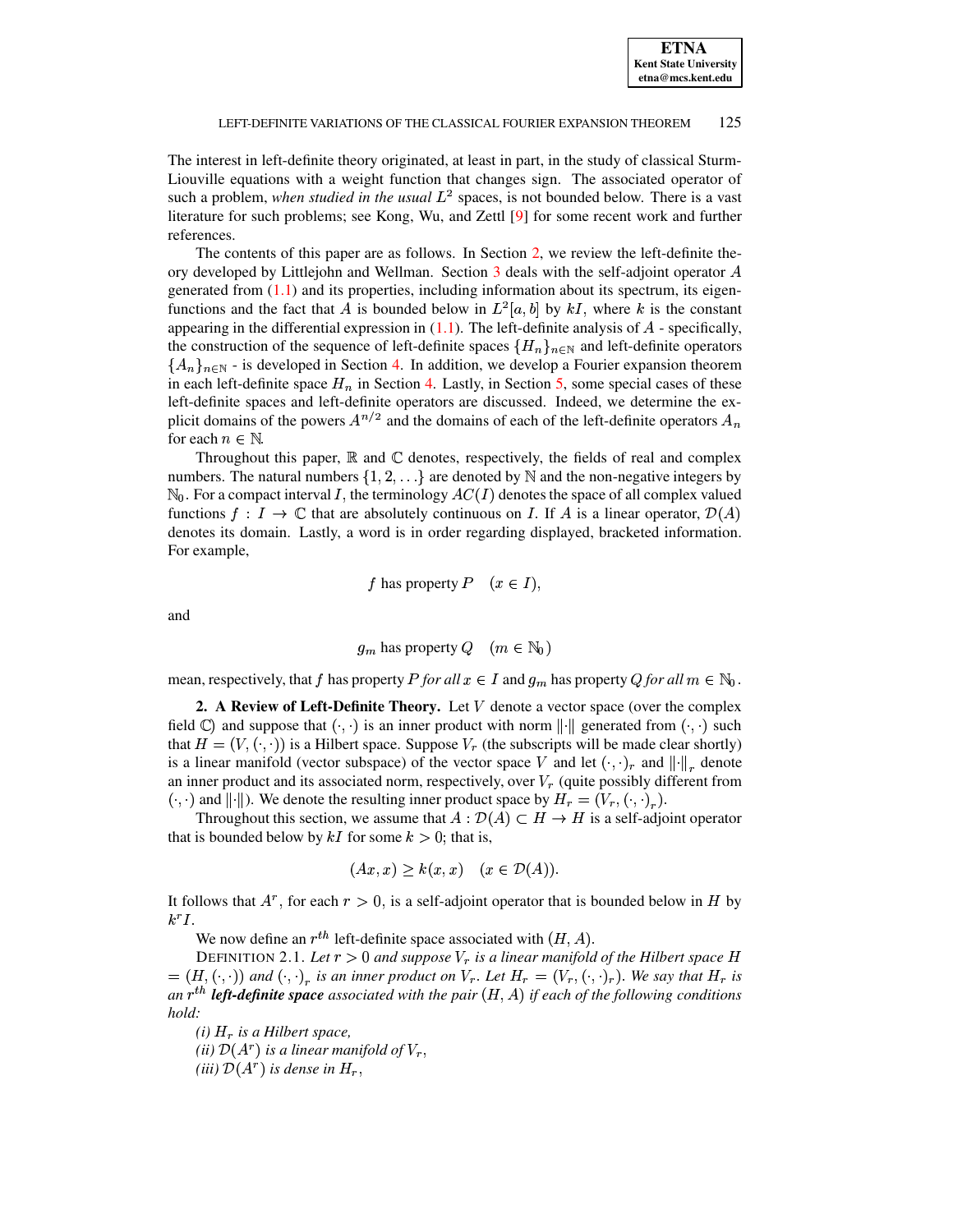$(iv) (x, x)_r \geq k^r (x, x) \quad (x \in V_r),$  and  $(v) (x, y)_r = (A^r x, y) \quad (x \in \mathcal{D}(A^r), y \in V_r).$ 

It is not clear, from the definition, if such a self-adjoint operator  $A$  generates a leftdefinite space for a given  $r>0$ . However, in [\[8\]](#page-15-0), the authors prove the following theorem; the Hilbert space spectral theorem plays a prominent role in establishing this result. Notice that, in the case that  $A$  is a bounded operator, the left-definite theory is trivial but, when  $A$  is unbounded, the theory has substance.

<span id="page-2-0"></span>**THEOREM** 2.2. (see [\[8,](#page-15-0) Theorems 3.1 and 3.4]) Suppose  $A : \mathcal{D}(A) \subset H \to H$  is *a* self-adjoint operator that is bounded below by  $kI$ , for some  $k > 0$ . Let  $r > 0$ . Define  $H_r = (V_r, (\cdot, \cdot)_r)$  by

$$
(2.1) \t\t V_r = \mathcal{D}(A^{r/2}),
$$

*and*

$$
(x, y)_r = (A^{r/2}x, A^{r/2}y) \quad (x, y \in V_r).
$$

*Then*  $H_r$  is a left-definite space associated with the pair  $(H, A)$ . Moreover, suppose  $H'_r :=$  $(V'_r, (\cdot, \cdot)'_r)$  is another  $r^{th}$  left-definite space associated with the pair  $(H, A)$ . Then  $V_r = V'_r$  $f_n$  and  $(x, y)_r = (x, y)_r^l$  for all  $x, y \in V_r = V'_r$ ; i.e.  $H_r = H'_r$ . That is to say,  $H_r = (V_r, (\cdot, \cdot)_r)$  $i$ *s* the *unique left-definite space associated with*  $(H, A)$ *. Moreover,* 

- *(a) suppose A is bounded. Then, for each*  $r > 0$ ,
	- *(i)*  $V = V_r$ ;

*(ii) the inner products*  $( \cdot, \cdot )$  *and*  $( \cdot, \cdot )$ <sub>*r*</sub> *are equivalent.* 

- *(b) suppose* A *is unbounded. Then, for each*  $r, s > 0$ ,
	- *(i)*  $V_r$  *is a proper subspace of*  $V$ ;
	- *(ii)*  $V_s$  *is a proper subspace of*  $V_r$  *whenever*  $0 < r < s$ ;
	- *(iii) the inner products*  $( \cdot, \cdot )$  *and*  $( \cdot, \cdot )$ <sub>*r*</sub> *are not equivalent for any*  $r > 0$ ;
	- *(iv)* the inner products  $( \cdot, \cdot)_r$  and  $( \cdot, \cdot)_s$  are not equivalent for any  $r, s > 0, r \neq s$ .

REMARK 2.3. *Although all five conditions in Definition [2.1](#page-1-1) are used in the proof of The-*orem [2.2,](#page-2-0) the most important property, in a sense, is the one given in part  $(v)$  of the definition. *Indeed, this property asserts that the*  $r^{th}$  *left-definite inner product is generated from the*  $r^{th}$ *power* of A. If A is generated from a Lagrangian symmetric differential expression  $\ell[\cdot]$ , we *see* that the  $r^{th}$  powers of A are then determined by the  $r^{th}$  powers of  $\ell$  |  $\ell$  Consequently, in *this case, it is possible to explicitly obtain these powers only when* - *is a positive integer. We refer the reader to* [\[8\]](#page-15-0) *where an example of a self-adjoint operator* A *in*  $\ell^2(\mathbb{N})$  *is discussed in which the entire continuum of left-definite spaces is explicitly obtained. In this example, we note that the explicit spectral resolution of the identity associated with is constructed; this construction allows for a complete determination of the continua of left-definite spaces and left-definite operators.*

DEFINITION 2.4. *For*  $r > 0$ , let  $H_r = (V_r, (\cdot, \cdot)_r)$  denote the  $r^{th}$  left-definite space *associated* with  $(H, A)$ . If there exists a self-adjoint operator  $A_r : \mathcal{D}(A_r) \subset H_r \to H_r$  that  $i$ *s a restriction of*  $A$ ; *that is*,

$$
A_r f = Af \quad (f \in \mathcal{D}(A_r) \subset \mathcal{D}(A)),
$$

*we* call such an operator an  $r^{th}$  **left-definite operator associated with**  $(H, A)$ .

Again, it is not immediately clear that such an  $A_r$  exists for a given  $r > 0$ ; in fact, however, as the next theorem shows,  $A_r$  exists and is unique for each  $r>0$ .

<span id="page-2-1"></span>THEOREM 2.5. ' *see [\[8,](#page-15-0) Theorems 3.2 and 3.4]* <sup>+</sup> *Suppose is a self-adjoint operator in* a Hilbert space H that is bounded below by kI, for some  $k > 0$ . For any  $r > 0$ , let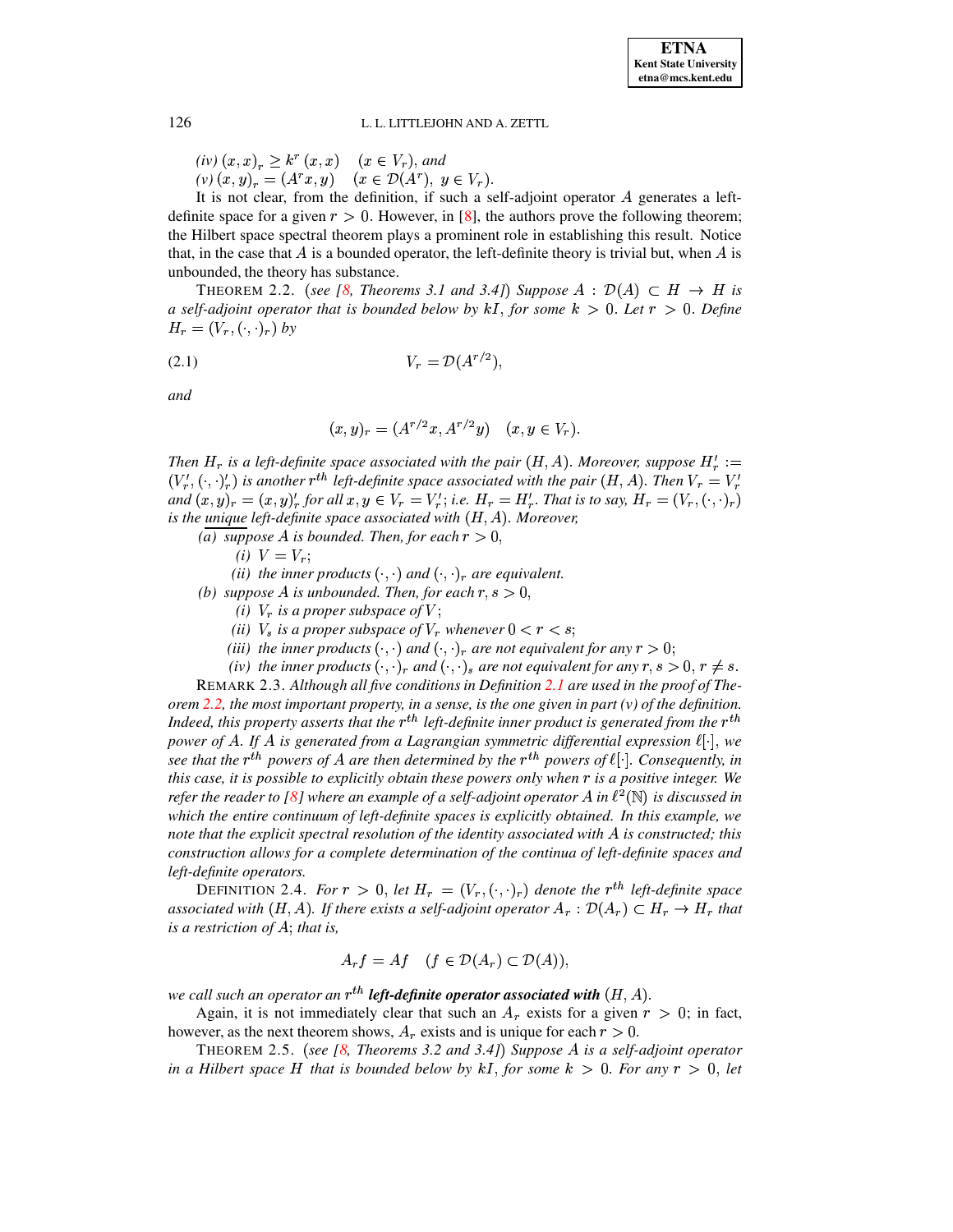$H_r = (V_r, (\cdot, \cdot)_r)$  be the  $r^{th}$  left-definite space associated with  $(H, A)$ . Then there exists a *unique left-definite operator*  $A_r$  *in*  $H_r$  *associated with*  $(H, A)$ ; *in fact,* 

$$
\mathcal{D}(A_r) = V_{r+2}.
$$

*Moreover, from Theorem [2.2,](#page-2-0) we have the following results.*

- *(a) Suppose A is bounded. Then, for each*  $r > 0$ ,  $A = A_r$ .
- *(b) Suppose A is unbounded. Then, for each*  $r, s > 0$ ,
	- *(i)*  $\mathcal{D}(A_r)$  *is a proper subspace of*  $\mathcal{D}(A)$  *for each*  $r > 0$ ;
	- *(ii)*  $\mathcal{D}(A_s)$  *is a proper subspace of*  $\mathcal{D}(A_r)$  *whenever*  $0 < r < s$ .

The last theorem that we state in this section shows that the point spectrum, continuous spectrum, and resolvent set of a self-adjoint operator  $A$  and each of its associated left-definite operators  $A_r$   $(r > 0)$  are identical.

<span id="page-3-6"></span>**THEOREM** 2.6. (see [\[8,](#page-15-0) Theorem 3.6]) For each  $r > 0$ , let  $A_r$  denote the  $r^{th}$  left*definite operator associated with the self-adjoint operator A that is bounded below by*  $kI$ , *where*  $k > 0$ *. Then* 

(a) *the point spectra of* A *and*  $A_r$  *coincide; i.e.*  $\sigma_p(A_r) = \sigma_p(A)$ ;

- (b) *the continuous spectra of* A and  $A_r$  *coincide; i.e.*  $\sigma_c(A_r) = \sigma_c(A)$ ;
- (c) *the resolvent sets of A and*  $A_r$  *are equal; <i>i.e.*  $\rho(A_r) = \rho(A)$ .

<span id="page-3-0"></span>We refer the reader to [\[8\]](#page-15-0) for other theorems, and examples, associated with the general left-definite theory of self-adjoint operators  $A$  that are bounded below.

**3. The Fourier Operator and its Properties.** From here on, we let

$$
(3.1) \t\t\t H := L^2[a, b],
$$

where  $-\infty < a < b < \infty$ , denote the classical Hilbert space of (equivalence classes of) Lebesgue measurable functions  $f : [a, b] \to \mathbb{C}$  satisfying  $\int_a^b |f(x)|^2 dx < \infty$  with inner product

<span id="page-3-3"></span>
$$
(f,g):=\int_a^b f(x)\overline{g}(x)dx\quad (f,g\in H),
$$

and associated norm

<span id="page-3-5"></span><span id="page-3-4"></span><span id="page-3-2"></span><span id="page-3-1"></span>
$$
||f|| = (f, f)^{1/2} \quad (f \in H).
$$

Fix  $k > 0$  and let  $\ell | \cdot |$  denote the regular differential expression defined by

(3.2) 
$$
\ell[f](x) := -f''(x) + kf(x) \quad (x \in [a, b]).
$$

The operator  $A$  that we deal with in this paper is defined as (3.3)

$$
\begin{cases}\n\mathcal{D}(A) = \{f : [a, b] \to \mathbb{C} \mid f, f' \in AC[a, b]; f'' \in H; f(a) = f(b); f'(a) = f'(b)\} \\
Af = \ell[f] \quad (f \in \mathcal{D}(A)).\n\end{cases}
$$

It is well known (see, for example,  $[10]$  or  $[14]$ ) that A is self-adjoint in H and has a discrete spectrum  $\sigma(A)$ . A calculation shows that the eigenvalues of A are given by

(3.4) 
$$
\lambda_m := \left(\frac{2m\pi}{b-a}\right)^2 + k \quad (m \in \mathbb{N}_0).
$$

The eigenvalue  $\lambda_0 = k$  is simple and each nonzero constant is an eigenfunction; we let

$$
(3.5) \t\t y_0(x) = 1/\sqrt{2}
$$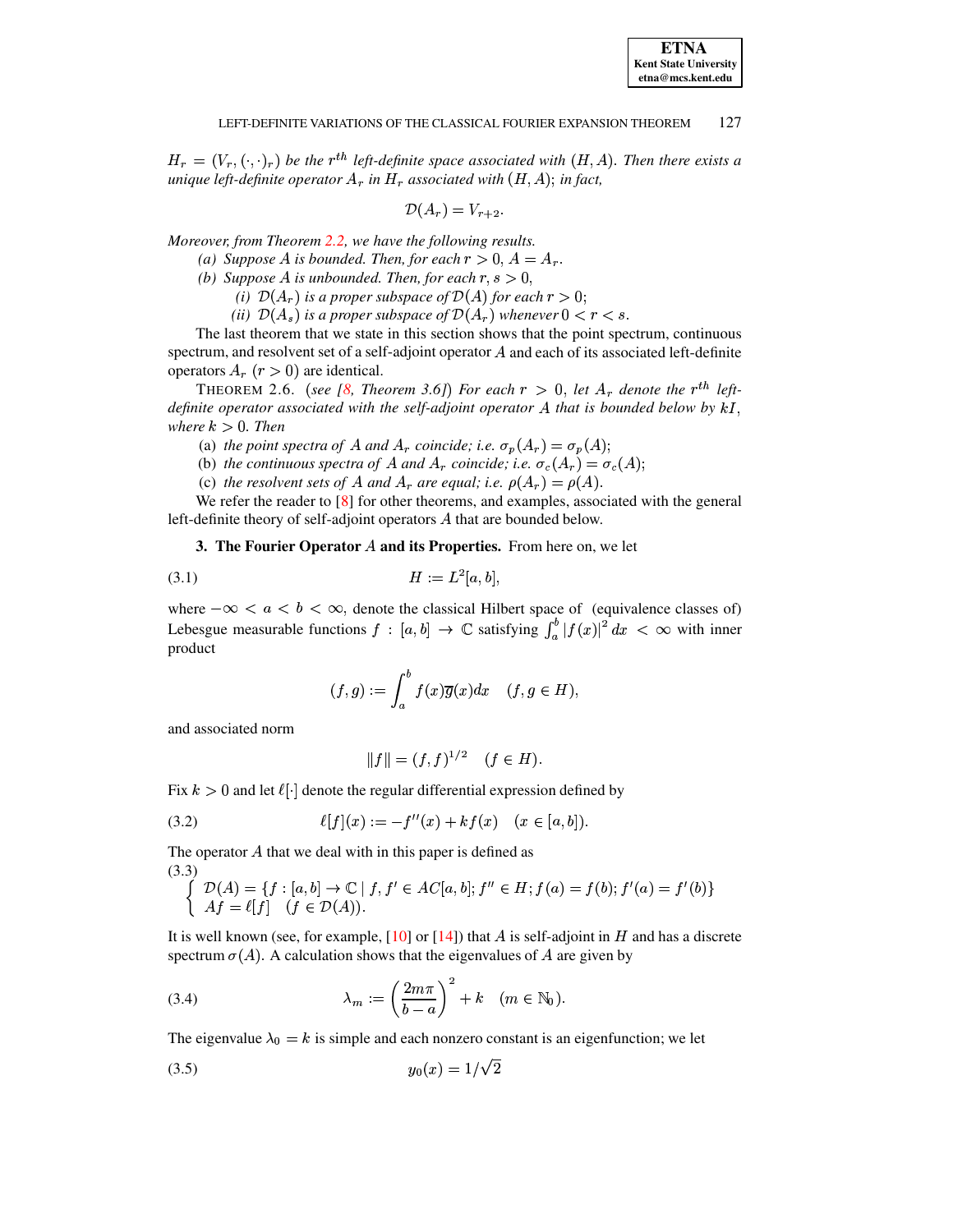(an explanation for this choice of non-zero constant is made clear in (3.7) below). For  $m \in \mathbb{N}$ , the general solution of  $\ell[f](x) = \lambda_m f(x)$  on [a, b] is

$$
f_m(x) = c_{m,1} \cos\left(\frac{2m\pi}{b-a}x\right) + c_{m,2} \sin\left(\frac{2m\pi}{b-a}x\right)
$$

<span id="page-4-5"></span>and

(3.6) 
$$
\begin{cases} y_{m,1}(x) = \cos\left(\frac{2m\pi}{b-a}x\right) & (m \in \mathbb{N})\\ y_{m,2}(x) = \sin\left(\frac{2m\pi}{b-a}x\right) & (m \in \mathbb{N}) \end{cases}
$$

form a basis for the eigenspace associated with  $\lambda_m$  for each  $m \in \mathbb{N}$ . It is well known (see  $[11, Chapter 4]$ ) that the collection of eigenfunctions

<span id="page-4-3"></span><span id="page-4-0"></span>
$$
\{y_0\}\cup\{y_{m,1}\}_{m\in\mathbb{N}}\cup\{y_{m,2}\}_{m\in\mathbb{N}}
$$

forms a complete orthogonal set in  $H$ . In fact, a calculation shows that

(3.7) 
$$
||y_0|| = ||y_{m,j}|| = \sqrt{\frac{b-a}{2}} \quad (m \in \mathbb{N}; j = 1, 2).
$$

<span id="page-4-1"></span>Consequently,

(3.8) 
$$
E := \{z_{m,1}\}_{m \in \mathbb{N}_0} \cup \{z_{m,2}\}_{m \in \mathbb{N}},
$$

<span id="page-4-4"></span>where

(3.9) 
$$
\begin{cases} z_{m,1} = \begin{cases} 1/\sqrt{b-a} & \text{if } m = 0\\ \sqrt{\frac{2}{b-a}} \cos\left(\frac{2m\pi}{b-a}x\right) & \text{if } m \in \mathbb{N} \end{cases} \\ z_{m,2} = \sqrt{\frac{2}{b-a}} \sin\left(\frac{2m\pi}{b-a}x\right) & (m \in \mathbb{N}) \end{cases}
$$

is a complete orthonormal basis in  $L^2[a, b]$ . By re-ordering, for simplicity purposes, we write

$$
(3.10) \t E = \{e_m \mid m \in \mathbb{N}_0\} = \{z_{m,1}\}_{m \in \mathbb{N}_0} \cup \{z_{m,2}\}_{m \in \mathbb{N}}
$$

as the complete set of *orthonormal* eigenvectors of  $A$  given in  $(3.8)$ . Furthermore, when referring to  $e_m \in E$ , we shall assume that  $e_m$  is an eigenfunction of A corresponding to the eigenvalue  $\lambda_m \in \{\lambda_m \mid m \in \mathbb{N}_0\}$ , where  $\lambda_m$  is defined in (3.4).

<span id="page-4-2"></span>For later purposes, we note that for any eigenfunction  $e_m \in E$ , we have

(3.11) 
$$
e_m^{(j)}(a) = e_m^{(j)}(b) \quad (j = 0, 1, ...).
$$

<span id="page-4-6"></span>We remind the reader of the following classical expansion theorem (see  $[11,$  Chapter 4]) for functions  $f \in L^2[a, b]$  in terms of the eigenfunctions of A.

THEOREM 3.1. Let  $f \in L^2[a, b]$ ; for each  $N \in \mathbb{N}$ , define the partial sums

$$
s_N(f)(x) = \sum_{m=0}^{N} a_m(f) \cos\left(\frac{2m\pi}{b-a}x\right) + \sum_{m=1}^{N} b_m(f) \sin\left(\frac{2m\pi}{b-a}x\right) \quad (x \in [a, b]),
$$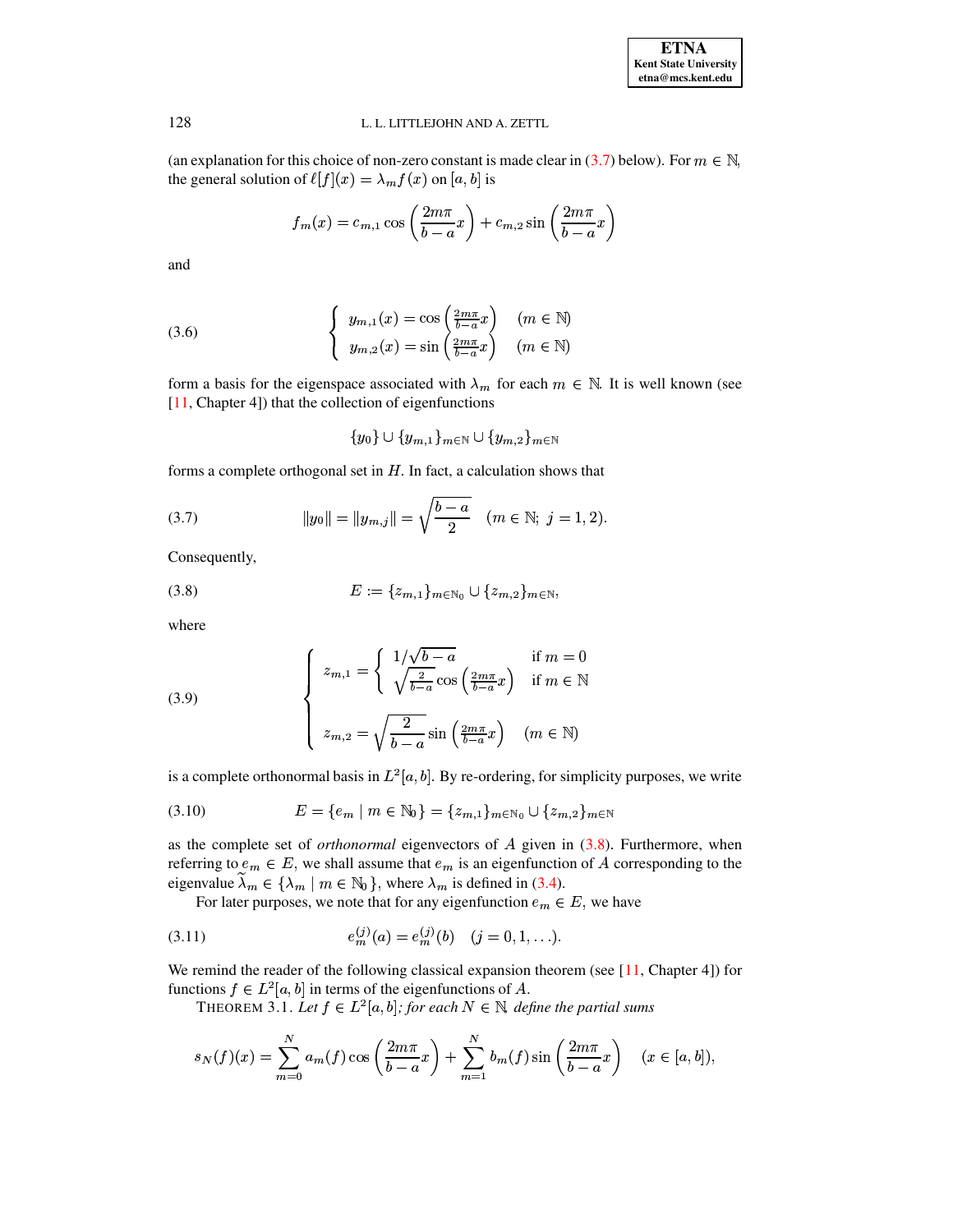

<span id="page-5-2"></span>where

(3.12) 
$$
a_0(f) := (f, z_{0,1}) = \frac{1}{\sqrt{b-a}} \int_a^b f(x) dx
$$

<span id="page-5-3"></span>(3.13) 
$$
a_m(f) := (f, z_{m,1}) = \sqrt{\frac{2}{b-a}} \int_a^b f(x) \cos\left(\frac{2m\pi}{b-a}x\right) dx \quad (m \in \mathbb{N}),
$$

<span id="page-5-4"></span>and

(3.14) 
$$
b_m(f) := (f, z_{m,2}) = \sqrt{\frac{2}{b-a}} \int_a^b f(x) \sin\left(\frac{2m\pi}{b-a}x\right) dx \quad (m \in \mathbb{N})
$$

are the Fourier coefficients of  $f$  corresponding to the orthonormal basis  $E$ . Then

$$
||f - s_N(f)|| \to 0 \text{ as } N \to \infty
$$

and

$$
||f||^{2} = \sum_{m=0}^{\infty} |a_{m}(f)|^{2} + \sum_{m=1}^{\infty} |b_{m}(f)|^{2}.
$$

For  $f \in \mathcal{D}(A)$ , we see from integration by parts and the boundary conditions in (3.3) that

$$
(Af, f) = \int_{a}^{b} [-f''(x) + kf(x)] \overline{f}(x) dx
$$
  
=  $-f'(x) \overline{f}(x) \Big|_{a}^{b} + \int_{a}^{b} [[f'(x)]^{2} + k |f(x)|^{2}] dx$   
=  $\int_{a}^{b} [[f'(x)]^{2} + k |f(x)|^{2}] dx$   
 $\geq k \int_{a}^{b} |f(x)|^{2} dx = k(f, f);$ 

that is,  $A$  is bounded below by  $kI$  in  $H$ . Consequently, the left-definite theory discussed in the last section can be applied to this operator  $A$ . This analysis is made in the next section.

<span id="page-5-0"></span>4. The Left-Definite Spaces and Operators Associated with  $(H, A)$ . Let the Hilbert space  $H$  be given by (3.1) and let  $A$  be the self-adjoint differential operator in  $H$  defined in  $(3.3)$ . In this section we use the theory given in Section 2 to explicitly construct the leftdefinite spaces  $H_n$  and the left-definite operators  $A_n$  associated with the pair  $(H, A)$ , for positive integer values of  $n$ . We start with the determination of the integral powers of the differential expression  $\ell[\cdot]$ , defined in (3.2), given inductively by

<span id="page-5-1"></span>
$$
\ell^2[y] = \ell[\ell[y]], \ \ell^n[y] = \ell[\ell^{n-1}[y]], \ n \in \mathbb{N}.
$$

LEMMA 4.1. For each  $n \in \mathbb{N}$ ,

(4.1) 
$$
\ell^{n}[y] = \sum_{j=0}^{n} (-1)^{j} {n \choose j} k^{n-j} y^{(2j)}.
$$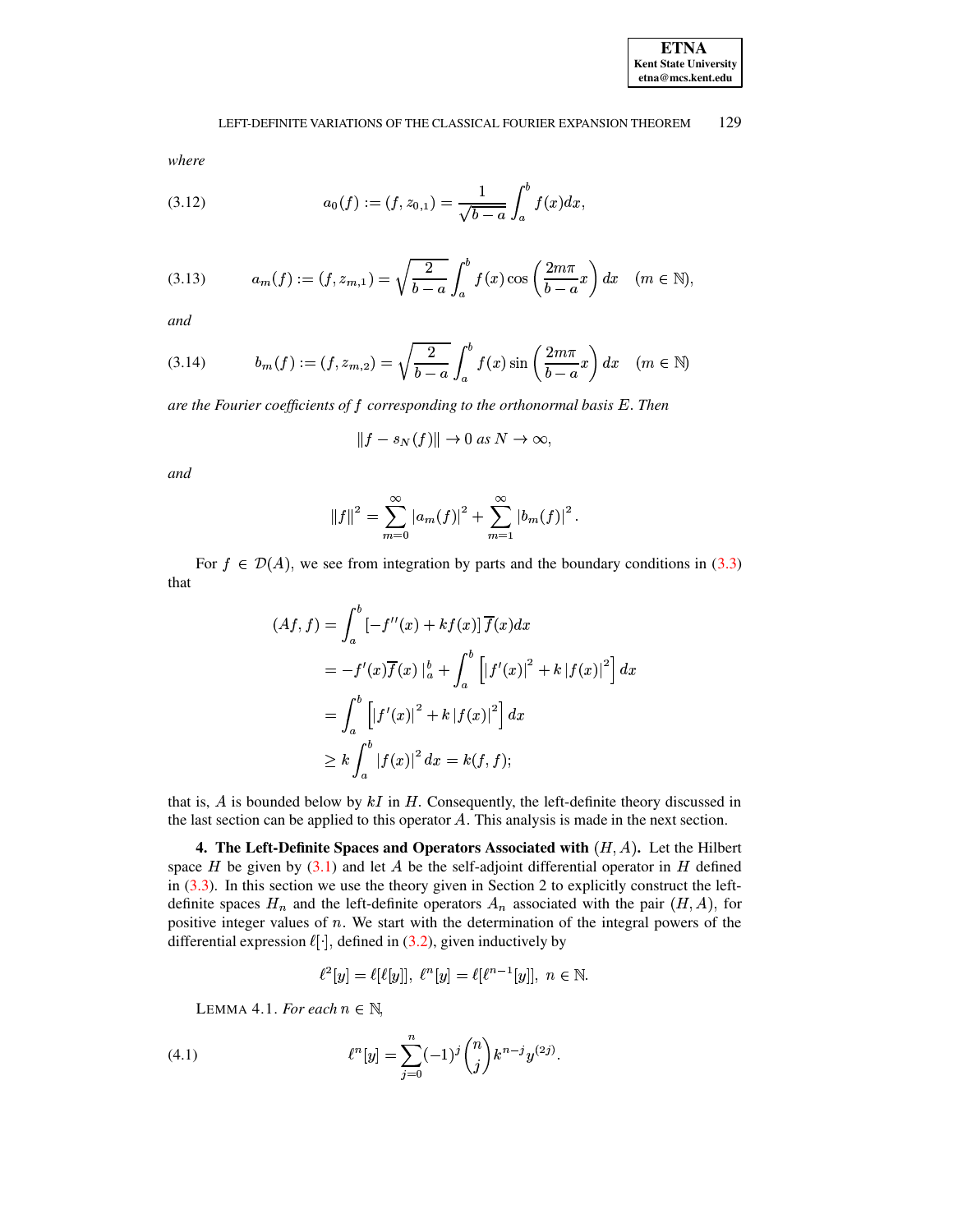*Proof.* We prove (4.1) by induction on  $n \in \mathbb{N}$ . This formula is evident for  $n = 1$  so assume that the formula holds for  $n-1$ . Then

$$
\ell^{n}[y] = \ell[\ell^{n-1}[y]] = \ell\left(\sum_{j=0}^{n-1}(-1)^{j}\binom{n-1}{j}k^{n-1-j}y^{(2j)}\right)
$$
  
(4.2) 
$$
= -\sum_{j=0}^{n-1}(-1)^{j}\binom{n-1}{j}k^{n-1-j}y^{(2j+2)} + \sum_{j=0}^{n-1}(-1)^{j}\binom{n-1}{j}k^{n-j}y^{(2j)}.
$$

<span id="page-6-0"></span>Since  $\binom{n-1}{i-1} + \binom{n-1}{i} = \binom{n}{i}$ , we see that the coefficient of  $y^{(2j)}$   $(0 \le j \le n)$  in (4.2) is

$$
(-1)^j \binom{n-1}{j-1} k^{n-j} + (-1)^j \binom{n-1}{j} k^{n-j} = (-1)^j \binom{n}{j} k^{n-j};
$$

<span id="page-6-2"></span>this completes the proof. Д

For example,

(4.3) 
$$
\ell^2[y] = y^{(4)} - 2ky'' + k^2y
$$

<span id="page-6-1"></span>and

$$
\ell^5[y] = -y^{(10)} + 5 k y^{(8)} - 10 k^2 y^{(6)} + 10 k^3 y^{(4)} - 5 k^4 y'' + k^5 y.
$$

DEFINITION 4.2. For  $n \in \mathbb{N}$ , define

(i)  $\widetilde{V}_n := \{ f : [a, b] \to \mathbb{C} \mid f^{(j)} \in AC[a, b] \ (j = 0, 1, \ldots, n-1) ; f^{(n)} \in L^2[a, b] \};$ (ii)  $V_n := \{ f \in V_n \mid f^{(j)}(a) = f^{(j)}(b) \ (j = 0, 1, ..., n-1) \};$ <br>(iii)  $(f, g)_n := \sum_{j=0}^n {n \choose j} k^{n-j} \int_a^b f^{(j)}(x) \overline{g}^{(j)}(x) dx \quad (f, g \in V_n);$ (iv)  $||f||_n := (f, f)_n^{1/2};$ (v)  $\widetilde{H}_n := (\widetilde{V}_n, (\cdot, \cdot)_n);$ (vi)  $H_n := (V_n, (\cdot, \cdot)_n).$ REMARK 4.3. We note that both  $V_n$  and  $\tilde{V}_n$  are vector subspaces of  $L^2[a, b]$  and  $V_n \subset$ 

 $\widetilde{V}_n$ . Furthermore, it is clear that  $(\cdot,\cdot)_n$  is an inner product on both  $V_n\times V_n$  and  $\widetilde{V}_n\times \widetilde{V}_n$ .

REMARK 4.4. Notice that the inner product  $(\cdot, \cdot)_n$  is generated by the  $n^{th}$  integral power  $\ell^n[\cdot]$  of the differential expression  $\ell[\cdot]$ ; indeed, see (4.1) and item (v) in Definition 2.1.

REMARK 4.5. From  $(3.11)$ , we see that E, the set of orthonormal eigenfunctions of A given in (3.10), is contained in  $H_n$  for each  $n \in \mathbb{N}$ . In Theorem 4.5 below we show that E is a complete orthogonal set in each space  $H_n$ . Theorem 4.9 shows that  $H_n$  is the  $n^{th}$  left-definite space associated with the pair  $(H, A)$ .

THEOREM 4.6. For each  $n \in \mathbb{N}$ ,  $\widetilde{H}_n$  is a Hilbert space.

*Proof.* We show that  $H_n$  is equivalent to the well-known (see [7]) Sobolev-Hilbert space  $(W_n, \langle, \rangle_n)$ , where

(4.4) 
$$
W_n = \{ f \in H \mid f^{(n-1)} \in AC[a, b], f^{(n)} \in H \},
$$

and

(4.5) 
$$
\langle f, g \rangle_n = \sum_{i=0}^n \int_a^b f^{(i)}(x) \overline{g^{(i)}(x)} dx, \ (f, g \in W_n).
$$

Note that  $\langle \cdot, \cdot \rangle$  is well defined since  $f, f^{(n)} \in H$  implies  $f^{(i)} \in H$  for  $i = 1, ..., n - 1$ (see [6]) and it is an inner product on  $W_n$ . Hence the sets  $\widetilde{H}_n$  and  $W_n$  are equal. Their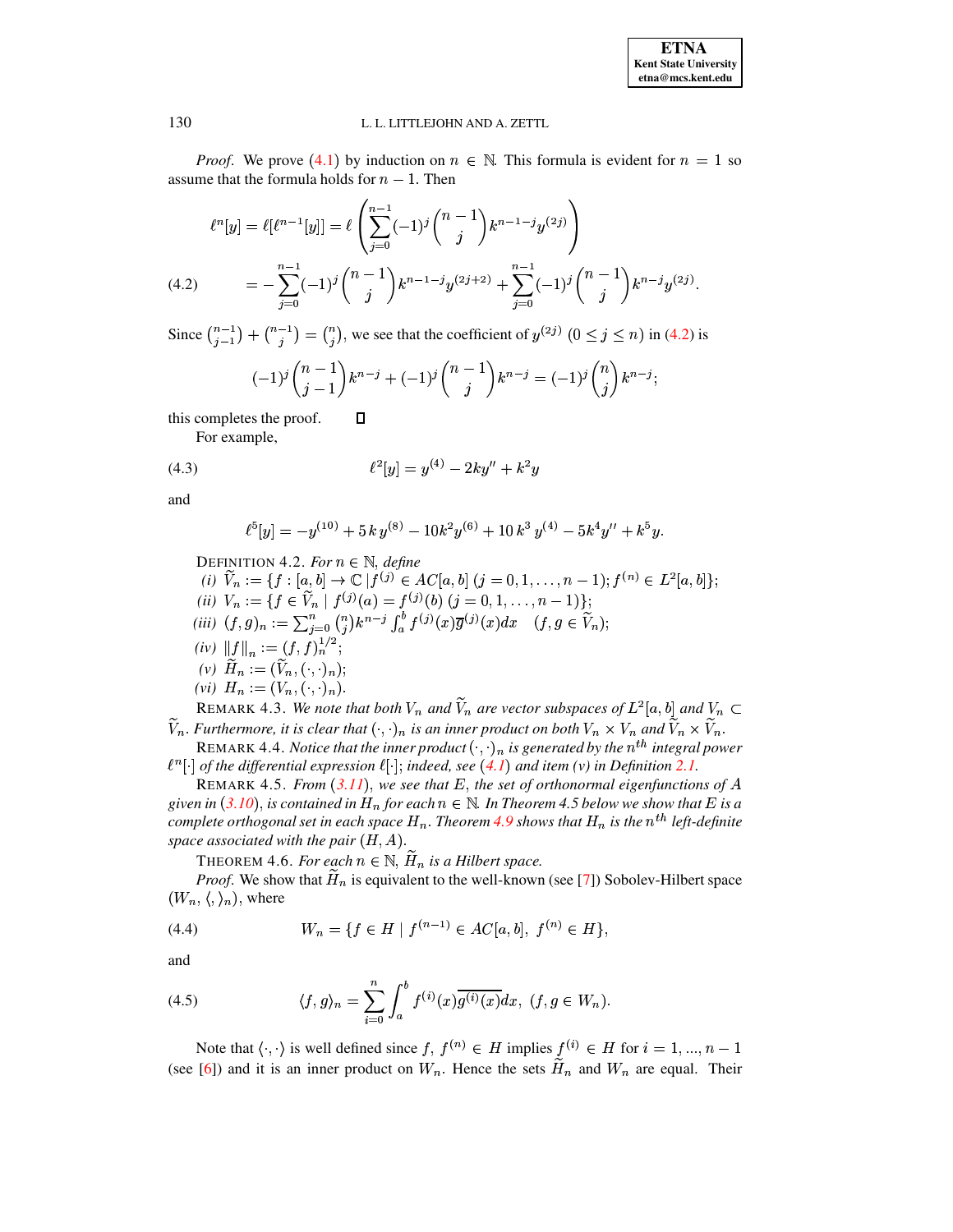equivalence as Hilbert spaces then follows from the equivalence of the inner products  $\langle f, g \rangle_n$ and  $(\cdot, \cdot)_n$  which is clear.  $\Box$ 

We are now in position to prove the following theorem.

<span id="page-7-2"></span>THEOREM 4.7. For each  $n \in \mathbb{N}$ , the space  $H_n$ , defined in Definition 4.2, is a Hilbert space.

*Proof.* We need only show that  $V_n$  is closed in  $W_n$ . Suppose  $\{f_k\} \subset V_n$  and

$$
f_k \to f
$$
 in W

Then

$$
f_k^{(i)} \to f^{(i)} \text{ in } H, \ (i = 0, 1, ..., n),
$$

and

$$
0 = f_k^{(i)}(b) - f_k^{(i)}(a) = \int_a^b f_k^{(i+1)}(x) dx, \ (i = 0, 1, ..., n - 1).
$$

From the Schwarz inequality

 $\mathbf{r}$ 

**Contract** 

$$
\left(\int_a^b |f_k^{(i)}(x) - f^{(i)}(x)|dx\right)^2 \le (b-a)\int_a^b |f_k^{(i)}(x) - f^{(i)}(x)|^2dx
$$

and, from the convergence of  $f_k^{(i)} \to f^{(i)}$  in H, it follows that  $\int_a^b f_k^{(i)}(x)dx \to \int_a^b f^{(i)}(x)dx$ .<br>However  $\int_a^b f_k^{(i)}(x)dx = 0$  so that  $\int_a^b f^{(i)}(x)dx = 0$  for  $i = 0, 1, ..., n - 1$ . Hence  $f \in V_n$  and thus  $V_n$  is closed in

Let  $e_m \in E$ , where E is the set of eigenfunctions of A, defined in (3.10), and let  $f \in V_n$ . From  $(3.11)$ ,  $(4.1)$ , integration by parts, and the definition of  $V_n$ , we see that

<span id="page-7-0"></span>
$$
(Anem, f) = (ln[em], f)
$$
  
=  $\sum_{j=0}^{n} (-1)^j {n \choose j} k^{n-j} \int_a^b e_m^{(2j)}(x) \overline{f}(x) dx$   
=  $\sum_{j=0}^{n} (-1)^j {n \choose j} k^{n-j} \left[ \sum_{s=0}^{j-1} (-1)^s e_m^{(2j-1-s)}(x) \overline{f}^{(s)}(x) \right]_a^b$   
+  $(-1)^j \int_a^b e_m^{(j)}(x) \overline{f}^{(j)}(x) dx$   
=  $\sum_{j=0}^{n} {n \choose j} k^{n-j} \int_a^b e_m^{(j)}(x) \overline{f}^{(j)}(x) dx$   
=  $(e_m, f)_n$ .

In particular, if  $\widetilde{\lambda}_m \in \left\{ \left( \frac{2m\pi}{b-a} \right)^2 + k \mid m \in \mathbb{N}_0 \right\}$  is the eigenvalue of A associated with the eigenfunction  $e_m$ , we see from (4.6) that  $\tilde{\lambda}_m^n(e_m, f) = (e_m, f)_n$  and, in particular, from (3.7)

<span id="page-7-1"></span>(4.7) 
$$
(A^n e_m, e_r) = \widetilde{\lambda}_m^n (e_m, e_r) = \widetilde{\lambda}_m^n \left( \frac{b-a}{2} \right) \delta_{m,r} \quad (m, r = 0, 1, \ldots).
$$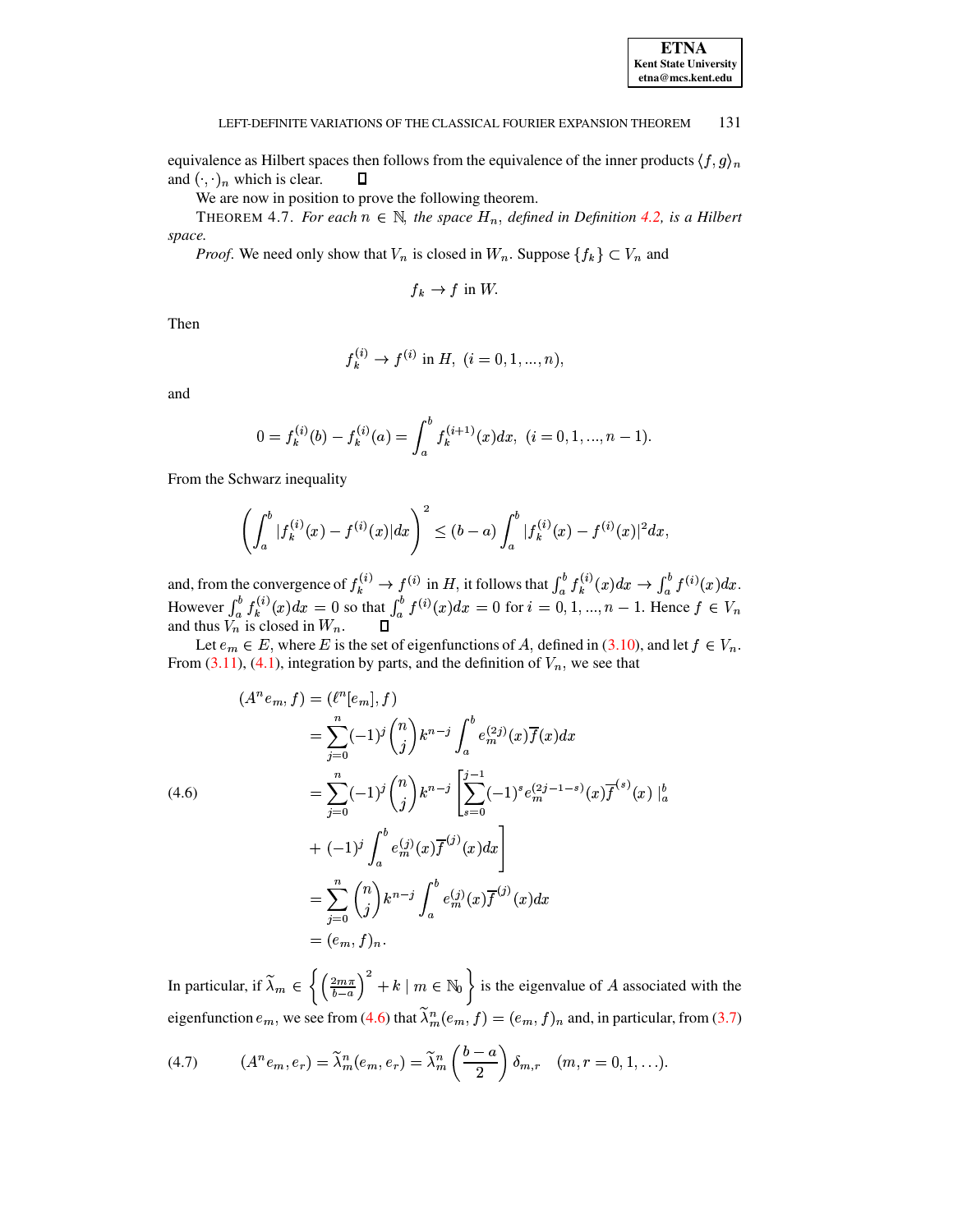<span id="page-8-1"></span>Comparing (4.6) (with  $f = e_r$ ) and (4.7), we obtain the following theorem.

THEOREM 4.8. The set E of eigenfunctions of A, defined in  $(3.9)$  and  $(3.10)$ , are orthogonal in each Hilbert space  $H_n$ . In fact

$$
(e_m, e_r)_n = \widetilde{\lambda}_m^n \left(\frac{b-a}{2}\right) \delta_{m,r} \quad (m, r = 0, 1, \ldots),
$$

where  $\widetilde{\lambda}_m \in \left\{ \left( \frac{2m\pi}{b-a} \right)^2 + k \mid m \in \mathbb{N}_0 \right\}$  is the eigenvalue of A associated with the eigenfunction  $e_m$ . More specifically, with  $y_0(x)$ ,  $y_{n,1}(x)$ , and  $y_{n,2}(x)$   $(n \in \mathbb{N})$ , defined in (3.5) and (3.6) respectively, it is the case that, for  $m \in \mathbb{N}$  and  $j = 1, 2$ ,

$$
(4.8) \t ||y_0||_n = k^{n/2} \left(\frac{b-a}{2}\right)^{1/2}; \t ||y_{m,j}||_n = \left(\left(\frac{2m\pi}{b-a}\right)^2 + k\right)^{n/2} \left(\frac{b-a}{2}\right)^{1/2}
$$

<span id="page-8-2"></span>Consequently, for each  $n \in N$ , the set

(4.9) 
$$
E_n := \{Z_{m,n,1}\}_{m \in \mathbb{N}_0} \cup \{Z_{m,n,2}\}_{m \in \mathbb{N}},
$$

<span id="page-8-3"></span>where

(4.10) 
$$
\begin{cases}\nZ_{m,n,1}(x) = \begin{cases}\n\frac{1}{k^{n/2}\sqrt{b-a}} & \text{if } m = 0 \\
\sqrt{\frac{2}{b-a}} \frac{1}{\sqrt{\left(\left(\frac{2m\pi}{b-a}\right)^2 + k\right)^n}} \cos\left(\frac{2m\pi}{b-a}x\right) & \text{if } m \in \mathbb{N} \\
Z_{m,n,2}(x) = \sqrt{\frac{2}{b-a}} \frac{1}{\sqrt{\left(\left(\frac{2m\pi}{b-a}\right)^2 + k\right)^n}} \sin\left(\frac{2m\pi}{b-a}x\right) & \text{if } m \in \mathbb{N}\n\end{cases}\n\end{cases}
$$

is an orthonormal set in  $H_n$ .

Later in this section (see Theorem 4.10), we prove that  $E_n$  is, in fact, a *complete* orthonormal set in  $H_n$  for each  $n \in \mathbb{N}$ .

For later purposes, we need the following equality involving finite linear combinations of eigenfunctions of A - the so-called *trigonometric polynomials*. Let  $N_1$ ,  $M_1$ , N, and M be non-negative integers with  $N_1 \leq N$  and  $M_1 \leq M$  and let  $\alpha_m, \beta_r \in \mathbb{C}$   $(m = N_1, \dots, N;$  $r = M_1, \ldots, M$ ). Let

$$
p(x) = \sum_{m=N_1}^{N} \alpha_m e_m(x), \ q(x) = \sum_{r=M_1}^{M} \beta_r e_r(x).
$$

Then  $p, q \in H_n$  for all  $n \in \mathbb{N}$  and, by (4.6) and linearity, we see that

<span id="page-8-0"></span>(4.11)  
\n
$$
(A^n p, q) = \sum_{m=N_1}^{N} \sum_{r=M_1}^{M} \alpha_m \overline{\beta}_r (A^n e_m, e_r)
$$
\n
$$
= \sum_{m=N_1}^{N} \sum_{r=M_1}^{M} \alpha_m \overline{\beta}_r (e_m, e_r)_n
$$
\n
$$
= (\sum_{m=N_1}^{N} \alpha_m e_m, \sum_{r=M_1}^{M} \beta_r e_r)_n
$$
\n
$$
= (p, q)_n.
$$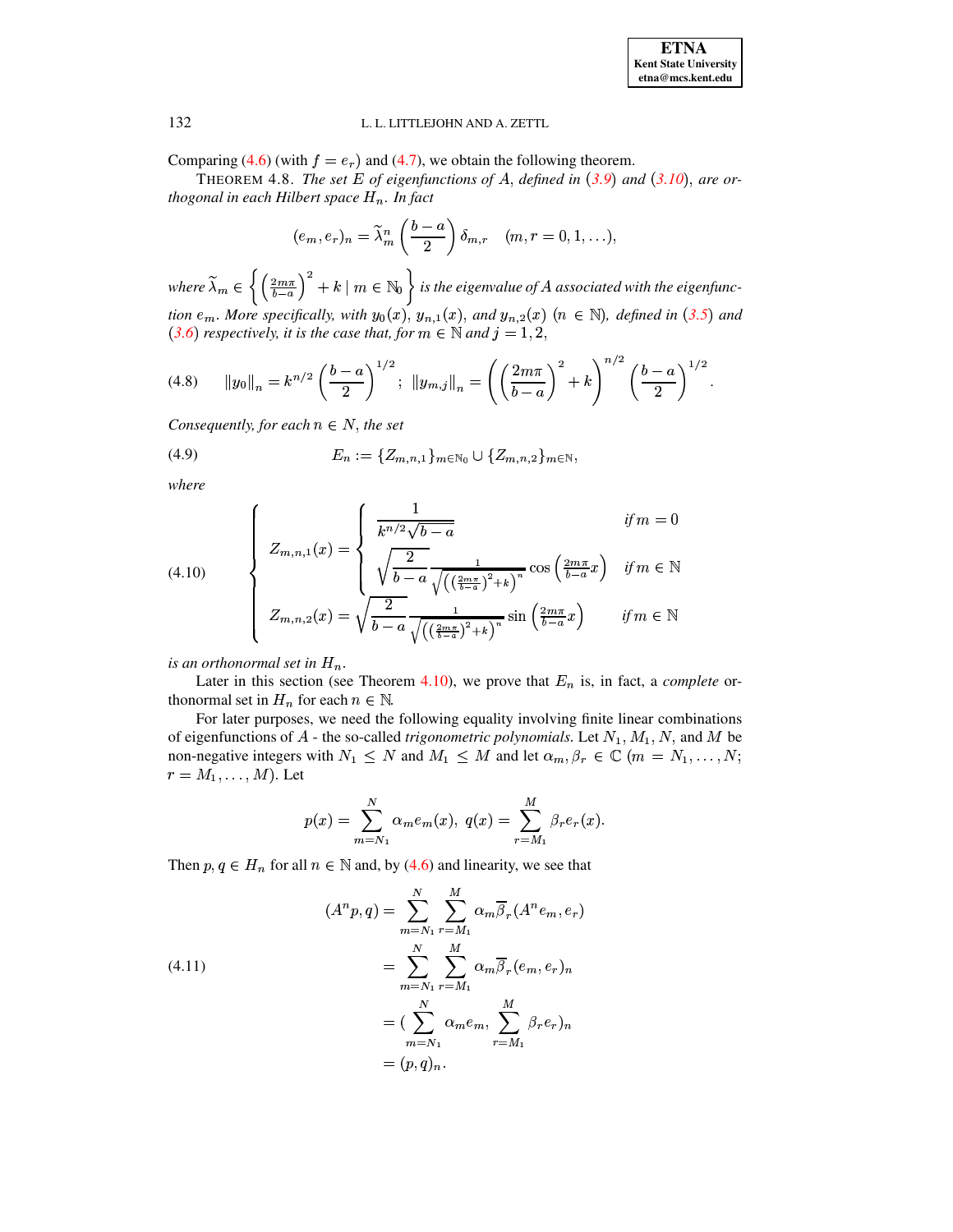## **ETNA Kent State University**  $etna@mcs. kent.edu$

#### 133 LEFT-DEFINITE VARIATIONS OF THE CLASSICAL FOURIER EXPANSION THEOREM

<span id="page-9-0"></span>We are now in position to prove the following main theorem; we remind the reader of the definitions of  $V_n$ ,  $(\cdot, \cdot)_n$ , and  $H_n$ , given in Definition 4.2.

THEOREM 4.9. For each  $n \in \mathbb{N}$ , let

$$
(4.12)\qquad H_n = (V_n, (\cdot, \cdot)_n)
$$

be defined by

$$
(4.13) \quad V_n := \{ f : [a, b] \to \mathbb{C} \mid f^{(j)} \in AC[a, b], \ f^{(j)}(a) = f^{(j)}(b) \ (j = 0, 1, \dots, n-1); \ f^{(n)} \in L^2[a, b] \},
$$

and

(4.14) 
$$
(f,g)_n := \sum_{j=0}^n \binom{n}{j} k^{n-j} \int_a^b f^{(j)}(x) \overline{g}^{(j)}(x) dx \quad (f,g \in V_n).
$$

Then  $H_n$  is the  $n^{th}$  left-definite space associated with the pair  $(H, A)$ .

*Proof.* Let  $n \in \mathbb{N}$ . We are required to establish properties (i)-(v) in Definition 2.1.

(i)  $H_n$  is a Hilbert space

This is proved in Theorem 4.7.

(ii)  $\mathcal{D}(A^n) \subset V_n$ <br>Let  $f \in \mathcal{D}(A^n)$ . Since the set  $E = \{e_m \mid m \in \mathbb{N}_0\}$  of eigenfunctions of A is a complete orthonormal set in  $L^2[a, b]$ , we see that

(4.15) 
$$
p_j := \sum_{m=0}^j c_m e_m \to f \text{ as } j \to \infty \text{ in } L^2[a, b].
$$

where  $\{c_m\}$  are the Fourier coefficients of f in  $L^2[a, b]$ , defined by

<span id="page-9-2"></span><span id="page-9-1"></span>
$$
c_m := \int_a^b f(t)e_m(t)dt = (f, e_m) \quad (m \in \mathbb{N}_0)
$$

Since  $A^n f \in L^2[a, b]$ , we also have

(4.16) 
$$
\sum_{m=0}^{j} d_m e_m \to A^n f \text{ as } j \to \infty \text{ in } L^2[a, b],
$$

where

<span id="page-9-3"></span>
$$
d_m = (A^n f, e_m) \quad (m \in \mathbb{N}_0).
$$

With  $\tilde{\lambda}_m$  denoting the eigenvalue of A associated with  $e_m$ , we see from the self-adjointness of A that

$$
d_m = (A^n f, e_m) = (f, A^n e_m) = \widetilde{\lambda}_m^n (f, e_m) = \widetilde{\lambda}_m^n c_m.
$$

Substituting this identity into (4.16), and using the linearity of  $A<sup>n</sup>$ , we obtain

$$
(4.17) \t\t Anpj \to Anf \text{ as } j \to \infty \text{ in } L2[a, b],
$$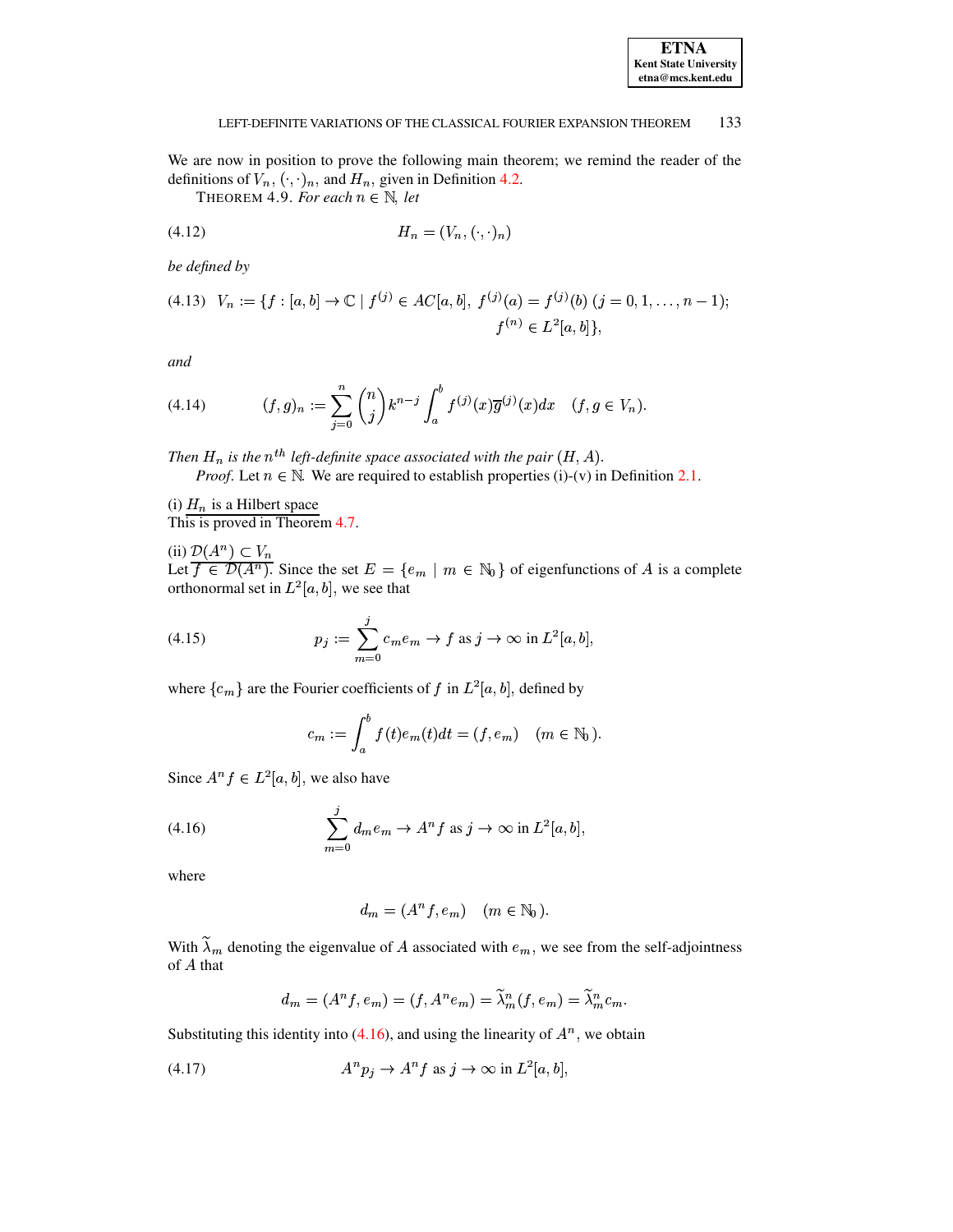L. L. LITTLEJOHN AND A. ZETTL<br>where  $p_j$  is defined in [\(4.15\)](#page-9-2). From [\(4.11\)](#page-8-0), (4.15), and [\(4.17\)](#page-9-3), it follows that<br> $||p_i - p_n||^2 = (A^n (p_i - p_n), p_i - p_n)$ <sup>Ð</sup>  $\sqrt{2}$ nd  $(4.17)$ , it follow<br>  $p_n$ ,  $p_i - p_n$ ) <sup>Ð</sup>

5). From (4.11), (4.15), and (4.17), it follows that  
\n
$$
||p_j - p_r||_n^2 = (A^n (p_j - p_r), p_j - p_r)
$$
  
\n $\rightarrow 0$  as  $j, r \rightarrow \infty$ ;

 $\to 0$  as  $j, r \to \infty;$ <br>that is to say,  $\{p_j\}_{j \in \mathbb{N}}$  is Cauchy in  $H_n$ . From the completeness of  $H_n$ , there exists  $g \in V_n \subset$  $L^2[a, b]$  such that

$$
p_i \rightarrow g
$$
 in  $H_n$ .

From the inequality

$$
\left\lVert p_j - g \right\rVert_n^2 \geq k^n \left\lVert p_j - g \right\rVert^2,
$$

<span id="page-10-0"></span>we see that

we see that  
(4.18) 
$$
p_j \rightarrow g \text{ as } j \rightarrow \infty \text{ in } L^2[a, b].
$$

Comparing [\(4.15\)](#page-9-2) and [\(4.18\)](#page-10-0), we see that  $f = g \in V_n$ ; consequently,  $\mathcal{D}(A^n) \subset V_n$  as required.

(iii)  $\mathcal{D}(A^n)$  is dense in  $H_n$ 

Since E, defined in [\(3.10\)](#page-4-3), is contained in  $\mathcal{D}(A^n)$ , it suffices to show that E is a complete orthogonal set in  $H_n$ . From this, it will follow that the vector subspace  $T \subset \mathcal{D}(A^n)$  of all trigonometric polynomials (that is, all finite linear combinations of elements from the set  $E$ defined in [\(3.10\)](#page-4-3)) is dense in  $H_n$  and, consequently,  $\mathcal{D}(A^n)$  is dense in  $H_n$ . To this end, suppose

<span id="page-10-1"></span>
$$
(e_m, f)_n = 0 \quad (m \in \mathbb{N}_0)
$$

for some  $f \in H_n$ . From [\(4.6\)](#page-7-0), we see that<br> $0 = (e_m, f)_n = (A^n e_n)$ 

$$
0 = (e_m, f)_n = (A^n e_m, f) = \widetilde{\lambda}_m^n (e_m, f),
$$

where  $\widetilde{\lambda}_m$  is the eigenvalue associated with  $e_m$ . Since  $\widetilde{\lambda}_m > 0$ , we see that<br>
(4.19)  $(e_m, f) = 0 \quad (m \in \mathbb{N}_0)$ .

$$
(4.19) \t\t\t(e_m, f) = 0 \t(m \in \mathbb{N}_0).
$$

As remarked in Section [3,](#page-3-0) E is a complete orthonormal set in  $L^2[a, b]$ ; consequently, [\(4.19\)](#page-10-1) implies that  $f=0$  in  $L^2[a, b]$ . From this, it is clear that  $f=0$  in  $H_n$ , thereby completing the proof that E is a complete orthogonal set in  $H_n$ .

(iv)  $(f, f)_n \geq k^n (f, f)$  for all  $f \in V_n$ This is clear from the definition of  $(\cdot, \cdot)_n$ :

<span id="page-10-2"></span>
$$
(f, f)_n = \sum_{j=0}^n {n \choose j} k^{n-j} \int_a^b \left| f^{(j)}(x) \right|^2 dx
$$
  
 
$$
\geq k^n \int_a^b \left| f^{(j)}(x) \right|^2 dx = k^n(f, f).
$$

(v) 
$$
(A^n f, g) = (f, g)_n
$$
 for all  $f \in \mathcal{D}(A^n)$  and  $g \in V_n$   
Let  $f \in \mathcal{D}(A^n)$  and  $g \in V_n$ . From (4.11), we see that  
(4.20)  $(A^n p, q) = (p, q)_n$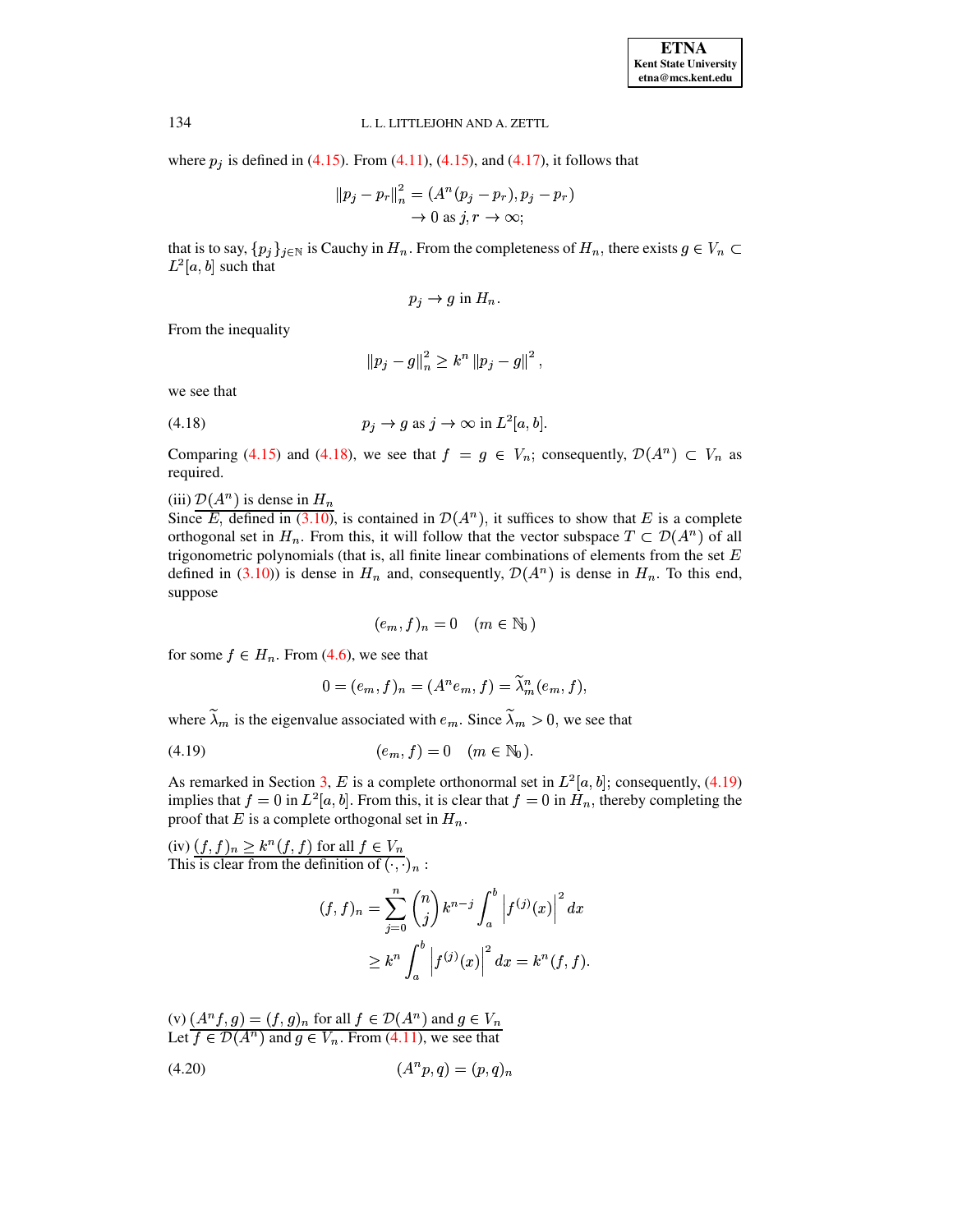for all trigonometric polynomials

<span id="page-11-1"></span>
$$
p = \sum_{m=0}^{N} \alpha_m e_m, \ q = \sum_{m=0}^{M} \beta_m e_m
$$

From part (iii) of this proof, we see that the space  $T$  of all trigonometric polynomials is dense in  $H_n$ . Hence there exists  $\{p_j\}_{j \in \mathbb{N}_0}, \{q_j\}_{j \in \mathbb{N}_0} \subset T$  such that

$$
(4.21) \t\t\t\t\t p_j \to f, \ q_j \to g \text{ as } j \to \infty \text{ in } H_n.
$$

<span id="page-11-2"></span>Since convergence in  $H_n$  implies convergence in  $L^2[a, b]$  (from (iv) in Definition 2.1), we see that

(4.22) 
$$
p_j \to f, q_j \to g \text{ as } j \to \infty \text{ in } L^2[a, b].
$$

Moreover, from part (ii) of this proof, we see that

$$
(4.23) \t\t Anpj \to Anf \text{ as } j \to \infty \text{ in } L2[a, b].
$$

Consequently, from  $(4.20)$ ,  $(4.21)$ ,  $(4.22)$ , and  $(4.23)$ , we see that

<span id="page-11-3"></span>
$$
(An f, g) = \lim_{j \to \infty} (An pj, qj) = \lim_{j \to \infty} (pj, qj)n = (f, g)n.
$$

This completes the proof of  $(v)$  and finishes the proof of the theorem.  $\Box$ 

The following result, part of which is proved in step (iii) of the above theorem, is the analogous result for the classical Fourier expansion theorem in  $L^2[a, b]$  stated in Theorem 3.1 and further strengthens Theorem 4.8 for the Hilbert-Sobolev space setting  $H_n$ . In particular, note the identities in  $(4.26)$  and  $(4.27)$ ; these formulae relate the Fourier coefficients of f relative to the orthonormal basis  $E_n$  of  $H_n \subset L^2[a, b]$  to the Fourier coefficients of f relative to the orthonormal basis E of  $L^2[a, b]$ .

<span id="page-11-0"></span>THEOREM 4.10. (Fourier Expansion Theorem in Left-Definite Spaces) For each  $n \in \mathbb{N}$ , let

$$
E_n = \{Z_{m,n,1}\}_{m \in \mathbb{N}_0} \cup \{Z_{m,n,2}\}_{m \in \mathbb{N}}
$$

be as in (4.9) and (4.10). Then  $E_n$  is a complete orthonormal set in  $H_n$ . Furthermore, let  $f \in H_n \subset L^2[a, b]$  and, for each  $N \in \mathbb{N}$ , define the partial sums

$$
S_{N,n}(f)(x) = \sum_{m=0}^{N} A_{m,n}(f) \cos\left(\frac{2m\pi}{b-a}x\right) + \sum_{m=1}^{N} B_{m,n}(f) \sin\left(\frac{2m\pi}{b-a}x\right) \quad (x \in [a, b]),
$$

where  $\{A_{m,n}(f)\}_{m\in\mathbb{N}_0}$  and  $\{B_{m,n}(f)\}_{m\in\mathbb{N}}$  are the Fourier coefficients of f relative to  $E_n$ defined by

$$
(4.24) \t A_{m,n}(f) := (f, Z_{m,n,1})_n \t (m \in \mathbb{N}_0)
$$

and

$$
(4.25) \t\t B_{m,n}(f) := (f, Z_{m,n,2})_n \t (m \in \mathbb{N}).
$$

**Then** 

(a) 
$$
||f - S_{N,n}(f)||_n \to 0
$$
 as  $N \to \infty$ ;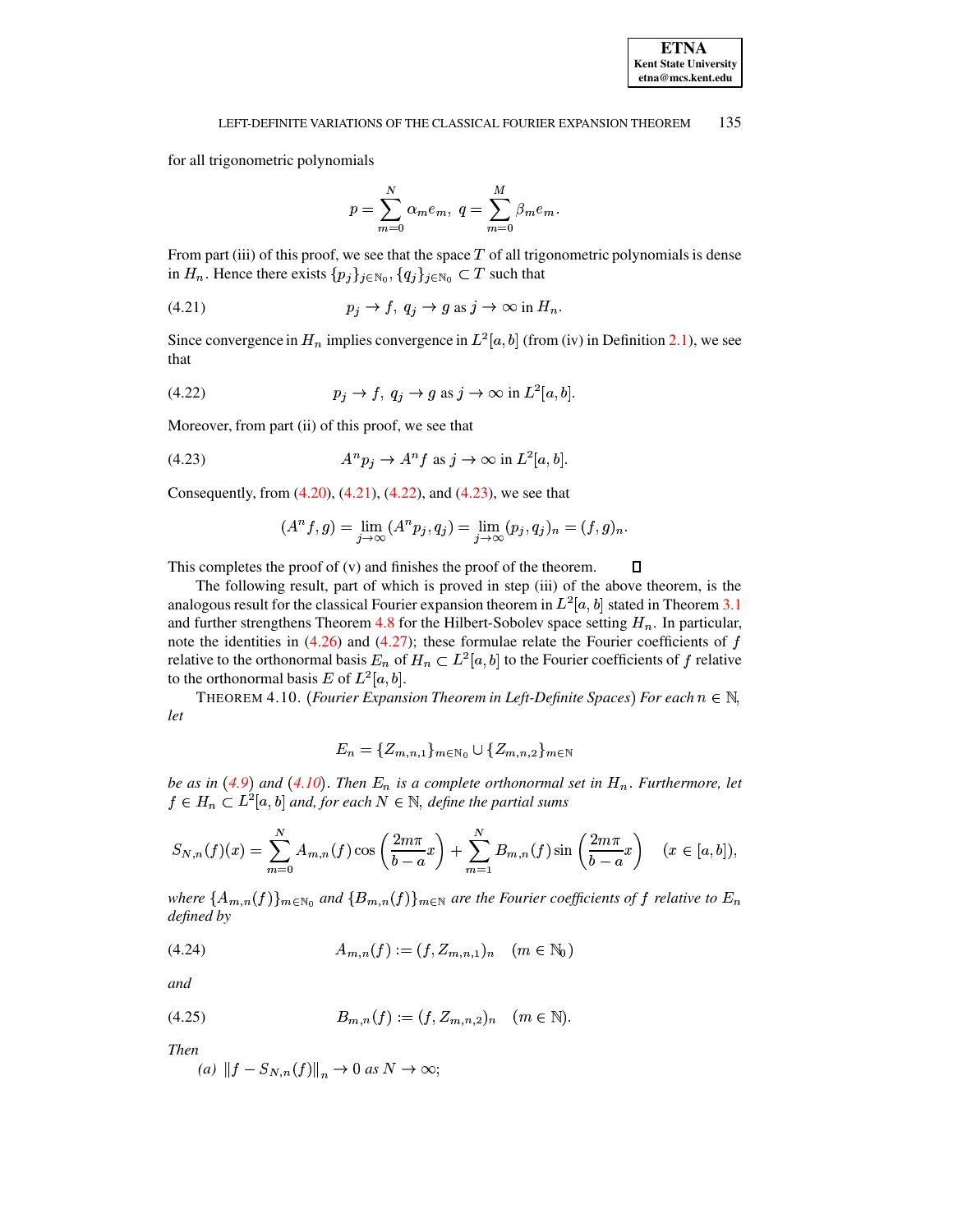<span id="page-12-0"></span>(b) 
$$
||f||_n^2 = \sum_{m=0}^{\infty} |A_{m,n}(f)|^2 + \sum_{m=1}^{\infty} |B_{m,n}(f)|^2
$$
; (c)

(4.26) 
$$
A_{m,n}(f) = a_m(f) \lambda_m^{n/2} \quad (m \in \mathbb{N}_0)
$$

<span id="page-12-1"></span>
$$
(4.27) \t\t B_{m,n}(f) = b_m(f)\lambda_m^{n/2} \t (m \in \mathbb{N}),
$$

<span id="page-12-3"></span>where  $\{a_m(f)\}_{m\in\mathbb{N}_0}$  and  $\{b_m(f)\}_{m\in\mathbb{N}}$  are the Fourier coefficients of f, defined in  $(3.12)$ ,  $(3.13)$ , and  $(3.14)$ , relative to the orthonormal basis E, given in  $(3.8)$  and (3.9), in  $L^2[a,b]$ , and where  $\{\lambda_m\}_{m\in\mathbb{N}_0}$  are the eigenvalues of A defined in (3.4).

Proof. The proofs of parts (a) and (b) are standard for any complete orthonormal set in a Hilbert space; see  $[11,$  Theorem 4.18]. With regards to  $(c)$ , a calculation shows

(4.28) 
$$
A_{0,n}(f) = \frac{k^{n/2}}{\sqrt{b-a}} \int_a^b f(x) dx = a_0(f)k^{n/2} = a_0(f)\lambda_0^{n/2}.
$$

<span id="page-12-2"></span>For  $m \in \mathbb{N}$ ,  $(4.20)$ 

$$
A_{m,n}(f) = \sqrt{\frac{2}{b-a}} \frac{1}{\sqrt{\left(\left(\frac{2m\pi}{b-a}\right)^2 + k\right)^n}} \sum_{j=0}^n {n \choose j} k^{n-j} \int_a^b f^{(j)}(x) \cos^{(j)}\left(\frac{2m\pi}{b-a}x\right) dx
$$

Moreover, since

$$
\int_a^b f^{(j)}(x) \sin^{(j)}\left(\frac{2m\pi}{b-a}x\right) dx = \left(\frac{2m\pi}{b-a}\right)^{2j} \int_a^b f(x) \sin\left(\frac{2m\pi}{b-a}x\right) dx \quad (j \in \mathbb{N}_0),
$$
  

$$
\int_a^b f^{(j)}(x) \cos^{(j)}\left(\frac{2m\pi}{b-a}x\right) dx = \left(\frac{2m\pi}{b-a}\right)^{2j} \int_a^b f(x) \cos\left(\frac{2m\pi}{b-a}x\right) dx \quad (j \in \mathbb{N}_0),
$$

and

$$
\sum_{j=0}^n \binom{n}{j} k^{n-j} \left(\frac{2m\pi}{b-a}\right)^{2j} = \left(\left(\frac{2m\pi}{b-a}\right)^2 + k\right)^n = \lambda_m^n,
$$

<span id="page-12-4"></span>we see from  $(4.29)$  that

$$
(4.30) \quad A_{m,n}(f) = \sqrt{\frac{2}{b-a}} \lambda_m^{n/2} \int_a^b f(x) \cos\left(\frac{2m\pi}{b-a}x\right) dx = a_m(f) \lambda_m^{n/2} \quad (m \in \mathbb{N});
$$

together,  $(4.28)$  and  $(4.30)$  establish  $(4.26)$ ; this completes the proof.  $\Box$ REMARK 4.11. From  $(4.26)$  and  $(4.27)$  it follows readily that

$$
(4.31) \t\t a_m(f) = o(m^{-n}) \text{ as } m \to \infty,
$$

<span id="page-12-6"></span>and

$$
(4.32) \t\t\t b_m(f) = o(m^{-n}) \text{ as } m \to \infty
$$

for any  $f \in H_n$ . Indeed, to establish (4.31), note that since

<span id="page-12-5"></span>
$$
\lim_{m \to \infty} A_{m,n}(f) = 0,
$$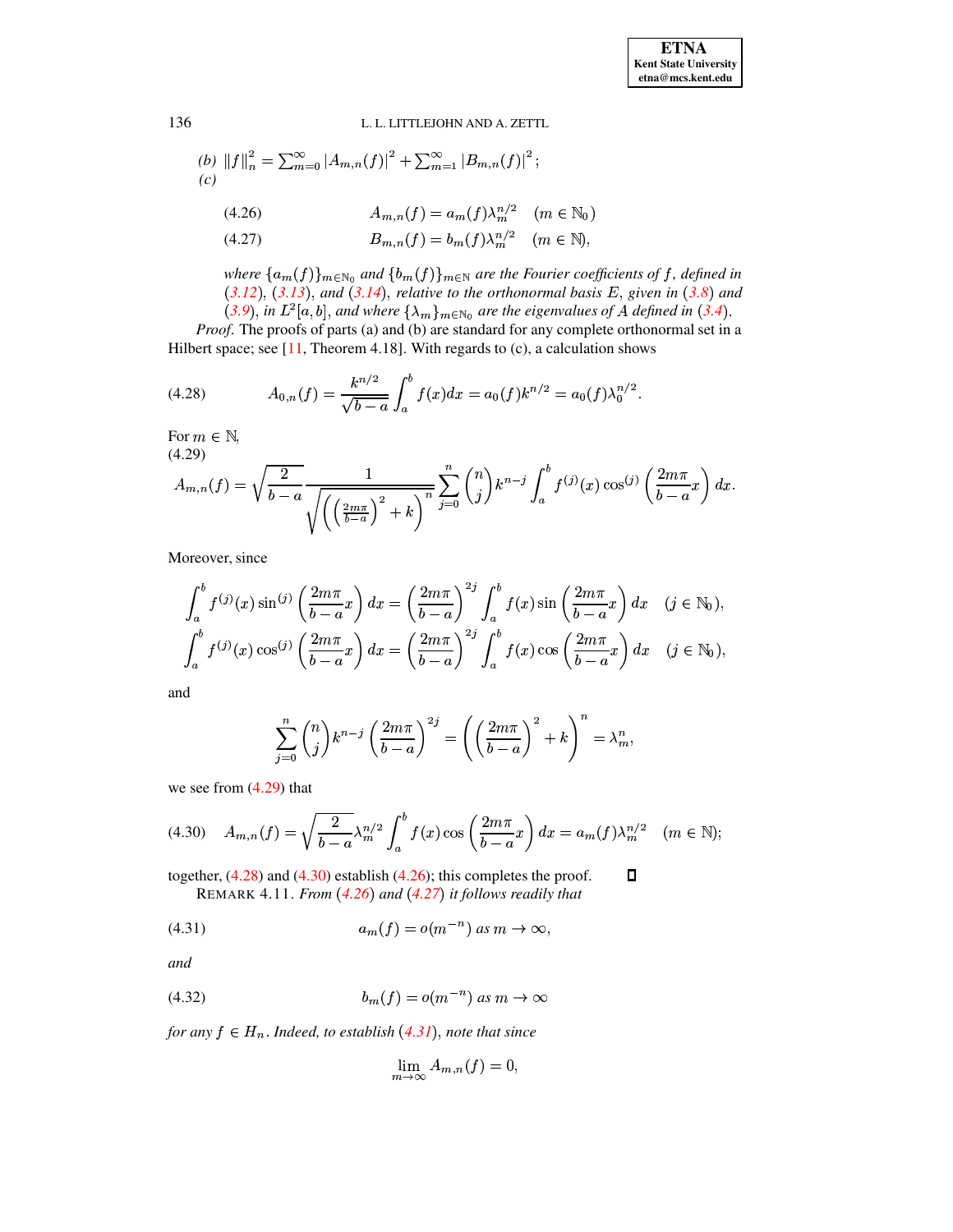we see, from  $(4.26)$ , that

$$
0 = \lim_{m \to \infty} a_m(f) \lambda_m^{n/2} = \frac{1}{\left(\frac{2\pi}{b-a}\right)^n} \lim_{m \to \infty} m^n a_m(f) \lambda_m^{n/2} m^{-r}
$$

$$
= \frac{1}{\left(\frac{2\pi}{b-a}\right)^n} \lim_{m \to \infty} m^n a_m(f) \sqrt{\left(\left(\frac{2\pi}{b-a}\right)^2 + \frac{k}{m^2}\right)^n}
$$

$$
= \lim_{m \to \infty} m^n a_m(f).
$$

We note that  $(4.31)$  and  $(4.32)$  can also be seen by n integrations by parts on  $(3.13)$  and  $(3.14)$  and an application of the Riemann-Lebesgue lemma (see [11, Section 5.14]). For general information on the order of magnitude of Fourier coefficients, see  $[5,$  Chapter I, Section 4].

Lastly, by combining Theorem  $4.9$  with Theorems 2.5 and 2.6, we obtain the following result concerning the sequence of left-definite operators  $\{A_n\}_{n\in\mathbb{N}}$  associated with the pair  $(H, A).$ 

<span id="page-13-1"></span>THEOREM 4.12. Let  $n \in \mathbb{N}$  and let  $H_n = (V_n, (\cdot, \cdot)_n)$  be the  $n^{th}$  left-definite operator associated with the pair  $(H, A)$ . Define the operator  $A_n : \mathcal{D}(A_n) \subset H_n \to H_n$  by

$$
\mathcal{D}(A_n) := \{ f : [a, b] \to \mathbb{C} \mid f^{(j)} \in AC[a, b], f^{(j)}(a) = f^{(j)}(b) \ (j = 0, 1, \dots, n+1); \}
$$
\n
$$
f^{(n+2)} \in L^2[a, b] \}
$$

and

$$
A_n f := \ell[f] \quad (f \in \mathcal{D}(A_n)),
$$

where  $\ell[\cdot]$  is the differential expression given in (3.2). Then  $A_n$  is the  $n^{th}$  left-definite operator associated with the pair  $(H, A)$ . In particular,  $A_n$  is self-adjoint in  $H_n$  and the spectrum  $\sigma(A_n)$  is a purely discrete point spectrum given explicitly by

<span id="page-13-2"></span>
$$
\sigma(A_n) = \sigma(A) = \left\{ \left( \frac{2m\pi}{b-a} \right)^2 + k \mid m \in \mathbb{N}_0 \right\}.
$$

<span id="page-13-0"></span>5. Concluding Remarks. In this last section, we focus on some special cases concerning the operator A and the sequences of left-definite spaces  $\{H_n\}_{n\in\mathbb{N}}$  and left-definite operators  $\{A_n\}_{n\in\mathbb{N}}$  obtained in the previous section.

REMARK 5.1. For an arbitrary self-adjoint operator A in a Hilbert space that is bounded below by a positive constant we see, from Theorem 2.2, that the domain  $\mathcal{D}(A^{1/2})$  of its positive square root  $A^{1/2}$  is given by the first left-definite vector space  $V_1$ . For our specific operator A, defined in  $(3.3)$ , we have the explicit characterization of this domain:

$$
(5.1) \qquad \mathcal{D}(A^{1/2}) = \{f : [a, b] \to \mathbb{C} \mid f \in AC[a, b]; f(a) = f(b); f' \in L^2[a, b] \}.
$$

REMARK 5.2. From Theorem 4.12, the domain of the first left-definite operator  $A_1$ , which is a self-adjoint operator in the first left-definite space  $H_1$ , is given by

$$
\mathcal{D}(A_1) = \{ f : [a, b] \to \mathbb{C} \mid f^{(j)} \in AC[a, b] \text{ and } f^{(j)}(a) = f^{(j)}(b) \text{ } (j = 0, 1, 2); \}
$$

$$
f^{(3)} \in L^2[a, b] \}.
$$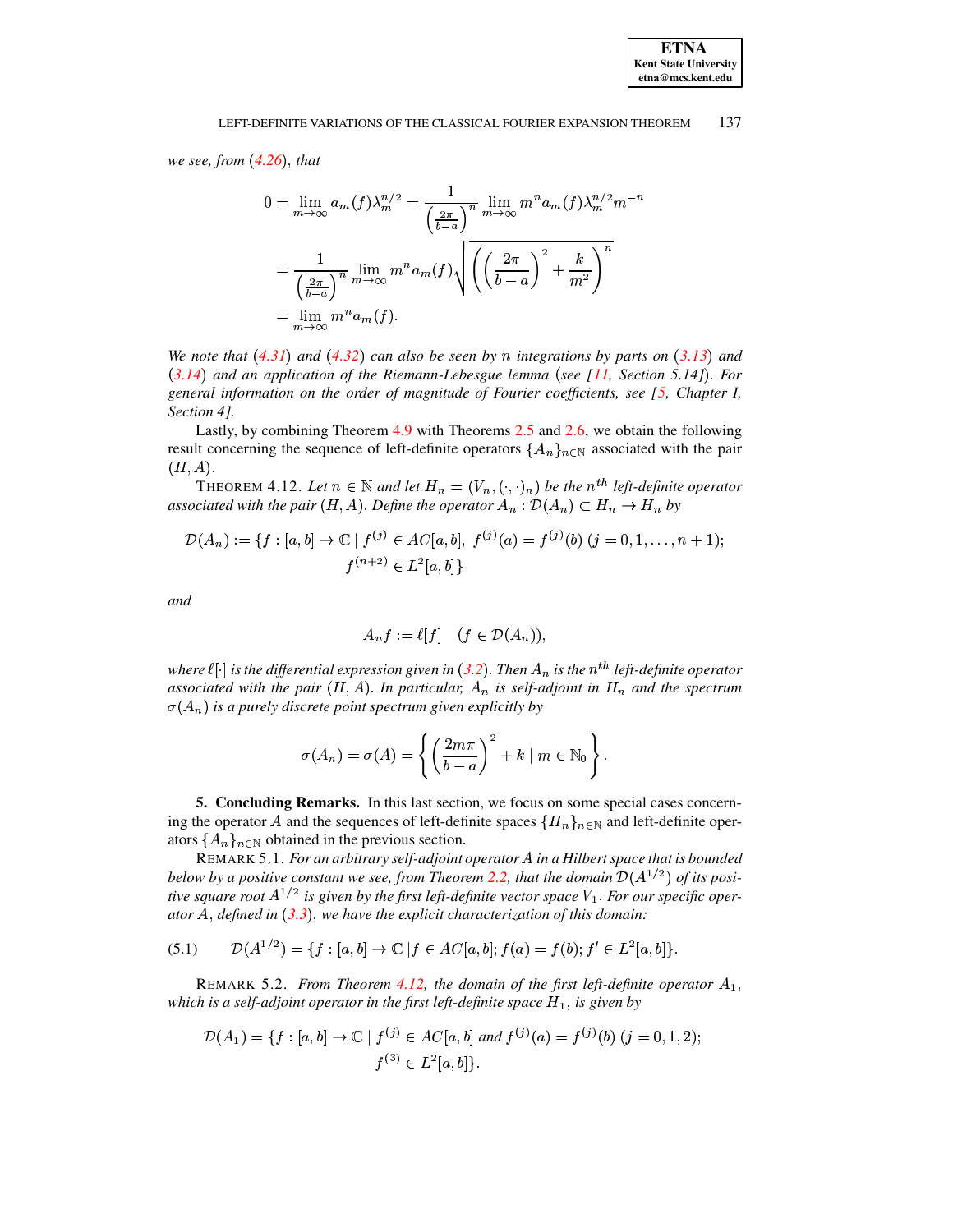Notice that  $\mathcal{D}(A_1) = V_3$  is also the domain of  $A^{3/2}$ . The domain of the second left-definite operator  $A_2$ , which is self-adjoint in the Hilbert space  $H_2 = (V_2, (\cdot, \cdot)_2)$ , defined by

$$
V_2 = \{ f : [a, b] \to \mathbb{C} \mid f^{(j)} \in AC[a, b] \text{ and } f^{(j)}(a) = f^{(j)}(b) \text{ } (j = 0, 1);
$$
  

$$
f'' \in L^2[a, b] \}
$$

and

$$
(f,g)_2=\int_a^b\left(f''(x)\overline{g}''(x)+2kf'(x)\overline{g}'(x)+k^2f(x)\overline{g}(x)\right)dx\quad(\text{see (4.3))},
$$

is given by

$$
\mathcal{D}(A_2) = \{ f : [a, b] \to \mathbb{C} \mid f^{(j)} \in AC[a, b] \text{ and } f^{(j)}(a) = f^{(j)}(b) \text{ } (j = 0, 1, 2, 3); \}
$$

$$
f^{(4)} \in L^2[a, b] \}.
$$

Observe that  $V_2 = \mathcal{D}(A)$ ; see (3.3). By way of another example, the domain of the third left-definite operator  $A_3$  is the fifth left-definite vector space  $V_5$ , given explicitly by

$$
V_5 = \{ \{ f : [a, b] \to \mathbb{C} \mid f^{(j)} \in AC[a, b] \text{ and } f^{(j)}(a) = f^{(j)}(b) \text{ } (j = 0, 1, 2, 3, 4); \}
$$
  

$$
f^{(5)} \in L^2[a, b] \}.
$$

Furthermore,  $V_5 = \mathcal{D}(A^{5/2})$ .

REMARK 5.3. In general, given an unbounded linear operator A, it is difficult to explicitly characterize the domains of its powers  $A^{n/2}$   $(n \in \mathbb{N})$ . However, using Theorem 2.2 together with Theorem 4.9, we quickly see that

$$
\mathcal{D}(A^{n/2}) = \{f : [a, b] \to \mathbb{C} \mid f^{(j)} \in AC[a, b], f^{(j)}(a) = f^{(j)}(b) \ (j = 0, 1, \dots, n-1); \\
 f^{(n)} \in L^2[a, b]\}.
$$

In particular observe that, as  $n$  increases, the number of "boundary conditions" appearing in the definition of  $\mathcal{D}(A^{n/2})$  increases accordingly. On the other hand, observe from  $(5.1)$ , that one less boundary condition is needed to describe the domain of the square root of A. Indeed, there are two boundary conditions  $f(a) = f(b)$  and  $f'(a) = f'(b)$  needed to ensure the self-adjointness of A but only  $f(a) = f(b)$  is needed for  $\mathcal{D}(A^{1/2})$ .

#### **REFERENCES**

- [1] N. I. AKHIEZER AND I. M. GLAZMAN, Theory of Linear Operators in Hilbert Space, Dover, New York, 1993.
- <span id="page-14-0"></span>[2] W. N. EVERITT, K. H. KWON, L. L. LITTLEJOHN, AND G. J. YOON, Jacobi-Stirling numbers, Jacobi polynomials, and the left-definite analysis of the classical Jacobi differential expression, J. Comput. Appl. Math., to appear.
- <span id="page-14-1"></span>[3] W. N. EVERITT, L. L. LITTLEJOHN, AND R. WELLMAN, The left-definite spectral theory for the classical Hermite differential equation, J. Comput. Appl. Math., 121 (2000), pp. 313-330.
- <span id="page-14-2"></span>[4] W. N. EVERITT, L. L. LITTLEJOHN, AND R. WELLMAN, Legendre polynomials, Legendre-Stirling numbers, and the left-definite spectral analysis of the Legendre differential expression, J. Comput. Appl. Math., 148  $(2002)$ , pp. 213-238.
- <span id="page-14-5"></span>[5] Y. KATZNELSON, An Introduction to Harmonic Analysis, Dover, New York, 1976.
- <span id="page-14-4"></span>[6] M. K. KWONG AND A. ZETTL, Norm Inequalities for Derivatives and Differences, Lecture Notes in Mathematics, 1536, Springer-Verlag, Berlin.
- <span id="page-14-3"></span>[7] JOHN LOCKER, Functional Analysis and Two-Point Differential Operators, Pitman Research Notes in Mathematics, 144, Longmans, Harlow, Essex, 1986.